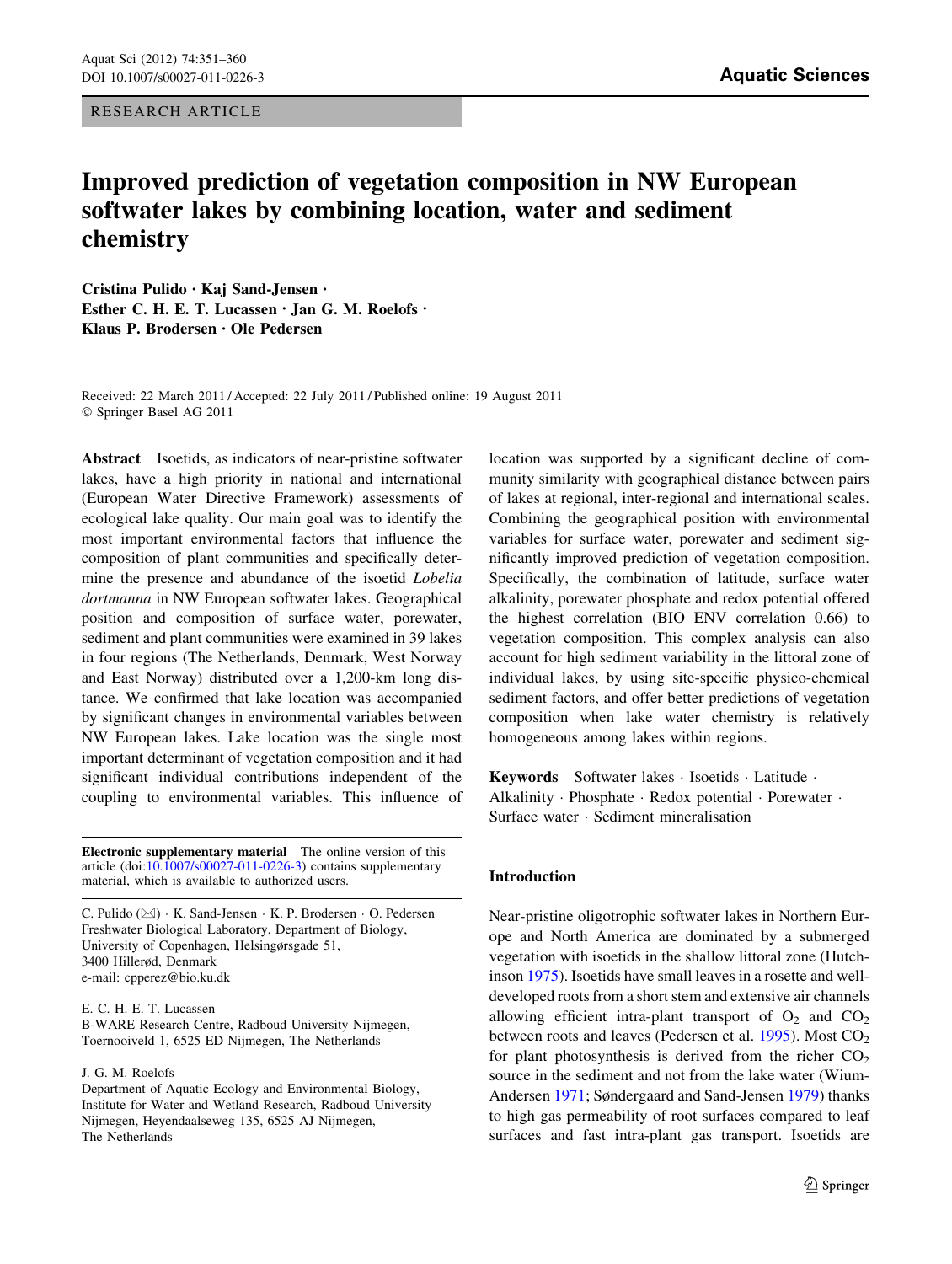evergreen, stress-selected plants (Grime [1977](#page-8-0)) with the lowest growth and mortality rates among aquatic species (Nielsen and Sand-Jensen [1991\)](#page-8-0). While these traits are essential adaptations to clear-water lakes low in inorganic nutrients and carbon, they also make the isoetid vegetation very susceptible to acidification, alkalinisation, eutrophication or brownification (i.e. increasing water color) of the lakes from human impact (Arts [2002;](#page-8-0) Murphy [2002](#page-8-0)).

Isoetids have experienced profound restrictions in their distribution, particularly in lowland regions with intense agricultural activity and high population density (Roelofs [1983\)](#page-9-0). Depending on the exact type and intensity of stressor(s), key isoetid species such as *Lobelia dortmanna*, Littorella uniflora and Isoetes spp. have declined or disappeared entirely and been replaced by nutrient-demanding, fast-growing algae and rooted species (Sand-Jensen et al. [2000;](#page-9-0) Arts [2002\)](#page-8-0). Being indicators of near-pristine clear water lakes, the isoetid vegetation, and the rare species it includes, have a high priority in national assessments of lake quality and biodiversity and international evaluation of high ecological quality such as the European Water Directive Framework (Moss et al. [2003](#page-8-0); Stelzer et al. [2005\)](#page-9-0). Our main goal here was, therefore, to identify the most important environmental factors that influence the vegetation composition and specifically determine the presence and abundance of L. dortmanna, which is the species that best exemplifies the essential characteristics of isoetids in near-pristine oligotrophic softwater lakes (Arts et al. [1989\)](#page-8-0).

Species distribution and abundance are influenced by the geographical setting of lakes and locally by water and sediment quality within the lakes (Rørslett [1991;](#page-9-0) Smolders et al. [2002](#page-9-0)). However, the combined influence of geographical location, water quality and sediment quality has not been tested as yet. Many studies have related water quality (e.g., light attenuation, alkalinity, pH, nutrient concentrations) to the vegetation of softwater lakes (Toivonen and Huttunen [1995;](#page-9-0) Pedersen et al. [2006](#page-9-0); McElarney et al. [2010\)](#page-8-0), but only few have considered the influence of sediment type and geographical setting (Duarte and Kalff [1987;](#page-8-0) Rørslett [1991](#page-9-0); Crow [1993\)](#page-8-0). The geographical location should be important for the presence of species and the composition of communities because it determines the vegetation history within regions, in addition to climate, geology and composition of major ions. Therefore, we expect the presence and abundance of individual plant species to vary between regions for historical reasons unrelated to water and sediment chemistry. The composite property, species richness, nonetheless, appears to be predictable for Scandinavia as well as for the individual countries from variables such as water alkalinity (conductivity), pH, water clarity and lake area (Rørslett [1991\)](#page-9-0), while species composition and relative abundance are expected to vary among regions.

Lake waters are mixed regularly and most physicochemical properties are easy to characterize for the entire system based on a few samples. Sediment parameters, in contrast, are site specific and more difficult to analyze and apply as an integrative measure. This can explain why surface water variables (Vestergaard and Sand-Jensen [2000a\)](#page-9-0) more than sediment variables (Smolders et al. [2002](#page-9-0); Gacia et al. [2009](#page-8-0)) have been used extensively in multivariate analysis to predict composition of the submerged plant community. However, porewater chemistry and sediment characteristics can have a strong impact on growth and survival of rooted plants in general and isoetid species in particular (Raun et al. [2010](#page-9-0)). Isoetids have roots in close association with mycorrhiza fungi (Søndergaard and Laegaard  $1977$ ) and derive virtually all of their  $CO<sub>2</sub>$  and inorganic nutrients via the roots from the sediments (Christiansen et al. [1985](#page-8-0)). When labile organic matter accumulates in surface sediments, isoetid species face reduced growth, lower survival and greater risk of uprooting (Møller and Sand-Jensen [2010](#page-8-0); Pulido et al. [2011\)](#page-9-0), but the performance of non-isoetid species is also restricted in highly organic sediments (Barko and Smart [1983](#page-8-0); Raun et al. [2010](#page-9-0)). Hence, to better understand and predict the impact of environmental variables, we here include porewater chemistry and sediment properties together with lake water chemistry in multivariate analyses to predict the distribution and presence of submerged species in oligotrophic softwater lakes. To evaluate the consequence of geographical setting, we analysed 39 lakes in four regions (The Netherlands, Denmark, West Norway and East Norway) distributed over a 1,200-km long distance.

## Methods

#### Sites and vegetation

During three summers (2007, 2008, and 2009), 48 littoral sites (water depth 0.5 m), were sampled in 39 softwater lakes where L. dortmanna is present or has been present not long ago. Sites were deliberately selected away from sports activities and in the least wind exposed site of the lakes to minimize the effect of physical disturbance. However, the effect of wind-exposure among countries cannot be ruled out because lake size differed; Norwegian lakes tended to be larger. Although some of the lakes were water table regulated, none of them experience dramatic drawdown zones. The data set included nine Dutch lakes (nine sites; one site was sampled in each lake), 12 Danish lakes (13 sites; Lake Hampen was sampled at two sites) and 18 Norwegian lakes (26 sites; because two sites were sampled in Lake Dybingen, three sites in Lake Barstad and Haptajorna and four sites in Lake Fagervatn). Vegetation composition was determined in 41 sites, while L.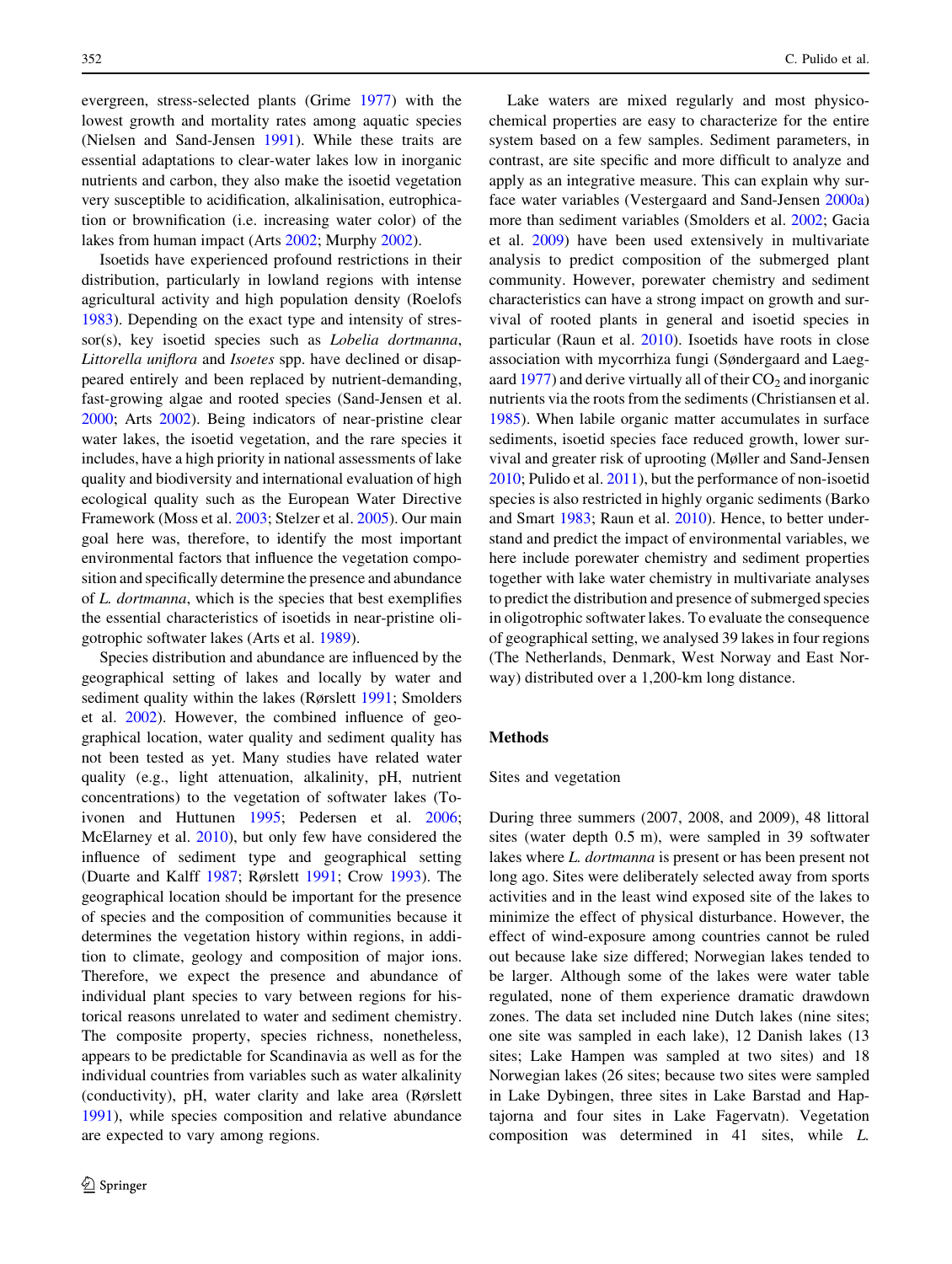dortmanna abundance was determined in all 48 sites. Vegetation composition as relative cover of species within a 2  $m<sup>2</sup>$  plot was determined following a modified Transley scale (Oliver and Tansley [1904\)](#page-8-0). Both vegetation composition and *L. dortmanna* abundance were transformed to Van der Mareel's scale (Table 1S; Van der Mareel [1979](#page-9-0)). Geographical position (latitude and longitude), surface water, porewater, sediment, and vegetation data were collected from each site (Table [1,](#page-3-0) Table 2S).

## Surface water, porewater and sediment

Surface water (sw) was collected in glass bottles, kept at  $4^{\circ}C$ and analysed within a week at Radboud University for alkalinity, Fe, K, Mn, Ca, Cl, Mg, Na, S, and Si as in Pulido et al.  $(2011)$  $(2011)$ . Bicarbonate  $(HCO<sub>3</sub>)$  was calculated as total inorganic C (DIC) minus free  $CO_2$  and  $CO_3$  derived from pH. DIC was measured by an infrared gas analyzer after converting DIC to  $CO<sub>2</sub>$  by addition of acid. Certain variables  $(NO<sub>3</sub>, NH<sub>4</sub>, PO<sub>4</sub>, and CO<sub>2</sub>)$  and pH, were not included in the subsequent data analysis because they are highly variable in time. Thus, timing of sampling could hide or cause nonreproducible differences among sites. Instead, porewater  $NO_3$ ,  $NH_4$ ,  $PO_4$ ,  $CO_2$  and pH were considered less variable over time and more site specific than surface water analysis.

Porewater (pw) samples were collected without air contact from the rhizosphere (5 cm depth) using ceramic lysimeter cups. Porewater was extracted by connecting the soil moisture samplers to 60-mL syringes, exposed to underpressure and subsequently transferred to air-tight glass bottles. Samples were analysed for pH, DIC,  $NO_3$ ,  $NH_4$  and  $PO_4$ , Fe, K, Mn, Ca, Cl, Mg, Na, S and Si as in Pulido et al. [\(2011](#page-9-0)). Redox potential was measured (during field work) by a redox combination electrode. The electrical potentials measured were converted to redox potentials relative to the standard hydrogen potential measured  $(E_h)$  by adding the reference and correcting for temperature and porewater pH.

Sediment (sed) cores (10 cm in diameter and 15 cm in depth) were withdrawn from the rhizosphere, placed in ziplock bags, and kept cold (approx.  $4^{\circ}$ C) until further analysis. Water content, density, organic matter content, plant available NO3, NH4 and P, total C, N, P, Fe, Ca, Mn, Mg, Na, and Si, and mineralisation rates  $(CO_2$  and  $CH_4^+$  production) under anaerobic conditions were measured as in Pulido et al. ([2011](#page-9-0)).

## Statistical analysis

To determine which combination of a maximum of four environmental variables could best account for the variability of vegetation composition  $(n = 41)$  and L. dortmanna abundance ( $n = 48$ ) species, data were first analysed by non-metric multidimensional scaling (NMDS, Clarke [1993](#page-8-0)) by the program package PRIMER (Clarke

and Warwick [1994\)](#page-8-0). Community similarities were calculated using the Bray–Curtis similarity coefficient (Bray and Curtis [1957](#page-8-0)) directly on the data. Nonparametric Spearman rank correlations among distance matrices on four logtransformed environmental variables (single and in combination) and similarity matrices on species associations were tested with the BIO ENV procedure (Clarke and Ainsworth [1993](#page-8-0)). The BIO ENV procedure uses the Spearman correlation when correlating the two similarity matrices, i.e., the similarity matrix of species composition and the similarity matrices of environmental variables. High Spearman correlation means that lakes with the same species composition also have the same environmental conditions. PRIMER does not accept missing values; therefore we filled the lack of data by medians when necessary. To cope with geographical patterns, the groups were classified according to their distances measured as the physical distance between lakes based on GPS data. The significance of differences of groupings were tested using one-way ANOSIM analysis  $(P < 0.001)$ . Graphs were drawn with Prism 5.01. Environmental variables were individually correlated by Spearman's rank correlation.

## Results

Multiple and single determinants of vegetation composition

The combination of latitude, surface water alkalinity, porewater phosphate and redox potential offered the highest correlation (0.66) to vegetation composition when all sites and environmental data were included in the multivariate analysis (Table [2](#page-4-0)). Latitude describes the geographical position of the lake, and thus the overall climate, geology and historical development of the vegetation, landscape and land use. Besides the direct effect, latitude can be expected to have indirect effects through significant correlations to several chemical variables in surface waters and sediments (Table [3](#page-4-0)). Higher latitude in the transect from The Netherland over Denmark to Norway was accompanied by falling concentrations of alkalinity and Ca surface waters; and declining concentration of  $PO<sub>4</sub>$ , Ca and Mg in porewater due to less carbonate and clay minerals in the soils surrounding the lakes and less agricultural application of phosphorus (Table [3](#page-4-0)).

Alkalinity of surface waters is mainly determined by HCO3, and because it mainly derives from dissolution of carbonate and clay minerals at relatively high soil pH, many macro-ions in surface and porewater were positively correlated to alkalinity (e.g. Ca, Mg, Na), while Fe was negatively related because iron minerals mainly undergo dissolution at low soil pH (Table [3](#page-4-0)). Phosphate in the sediment porewater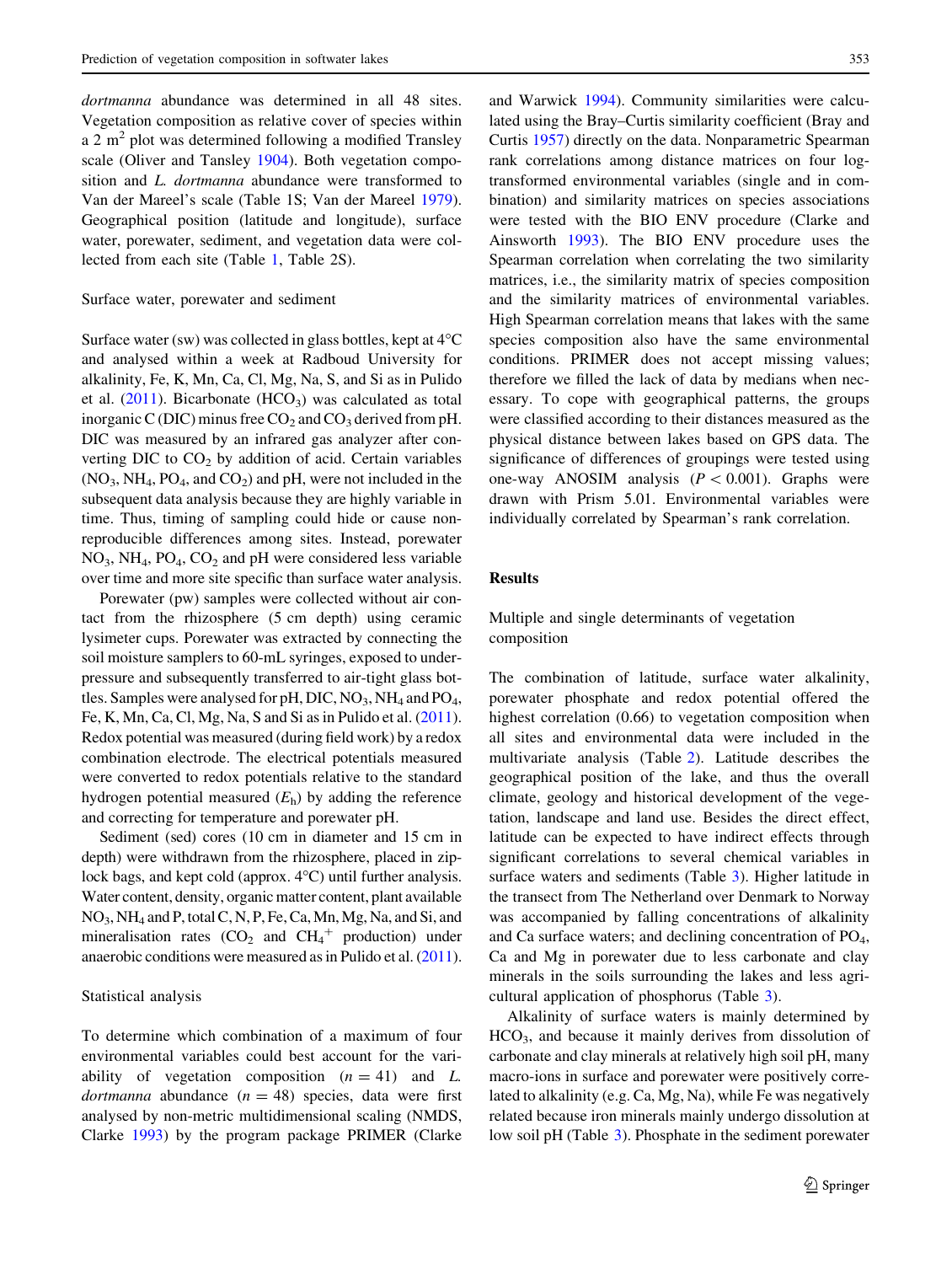### <span id="page-3-0"></span>Table 1 Environmental variables

|                                                                             | All sites<br>$n = 48$ |             | East Norway<br>$n = 8$ |          | West Norway<br>$n=18$ |           | Denmark<br>$n = 13$ |              | The Netherlands<br>$n = 9$ |                  |                    |                     |             |         |      |
|-----------------------------------------------------------------------------|-----------------------|-------------|------------------------|----------|-----------------------|-----------|---------------------|--------------|----------------------------|------------------|--------------------|---------------------|-------------|---------|------|
|                                                                             | Mean Max              |             | Min                    | Mean Max |                       |           | Min Mean Max        |              |                            | Min Mean Max     |                    | Min                 | Mean Max    |         | Min  |
| Latitude                                                                    | 56.6                  | 59.8        | 51.4                   | 59.0     | 59.8                  | 58.4 58.4 |                     | 58.5         | 58.4 56.1                  |                  | 56.5               | 55.6                | 51.6        | 52.4    | 51.4 |
| Longitude                                                                   | 11.9                  | 11.9        | 5.2                    | 9.2      | 11.9                  | 8.4       | 6.3                 | 6.5          | 6.0                        | 9.4              | 9.7                | 8.8                 | 5.5         | 7.0     | 5.2  |
| Surface water                                                               |                       |             |                        |          |                       |           |                     |              |                            |                  |                    |                     |             |         |      |
| Alkalinity $(\mu M)$                                                        | 171.3                 | 1,977.5     | 1.0                    | 88.6     | 111.0                 | 53.5 92.9 |                     | 219.2        | 1.0                        |                  | 768.6 1,977.5      | 88.9                | 205.7       | 1,199.0 | 46.1 |
| Fe $(\mu M)$                                                                | 2.9                   | 29.5        | bd                     | 2.9      | 4.9                   | 1.4       | 2.6                 | 29.5         | 0.3                        | 1.4              | 7.7                | bd                  | 5.9         | 17.5    | 1.1  |
| $Mn(\mu M)$                                                                 | 0.3                   | 1.1         | bd                     | 0.2      | 0.3                   | 0.1       | 0.2                 | 0.4          | bd                         | 0.3              | 1.1                | 0.1                 | 0.5         | 0.7     | 0.2  |
| Ca (µM)                                                                     | 131.8                 | 1.019.5     | 11.7                   | 26.5     | 41.5                  | 14.9      | 25.6                | 79.3         | 17.2                       |                  | 384.7 1.019.5      | 23.5                | 71.5        | 497.3   | 11.7 |
| Cl (µM)                                                                     | 275.9                 | 774.4       | 41.2                   | 80.4     | 99.7                  |           | 69.2 219.1          | 445.0        |                            | 41.2 511.7 774.4 |                    | 247.4               | 213.5 597.2 |         | 98.8 |
| Na $(\mu M)$                                                                | 256.3                 | 716.7       | 27.4                   | 80.1     | 100.5                 | 65.3      | 207.6 377.6         |              | 27.4                       | 469.9            | 716.7              | 212.5               | 193.2       | 468.2   | 88.0 |
| $Si \, (\mu M)$                                                             | 31.1                  | 226.6       | 1.1                    | 32.2     | 48.6                  | 9.3       | 19.2                | 28.9         | 1.6                        | 62.4             | 226.6              | 2.1                 | 7.5         | 23.5    | 1.1  |
| Porewater                                                                   |                       |             |                        |          |                       |           |                     |              |                            |                  |                    |                     |             |         |      |
| $PO4$ ( $\mu$ M)                                                            | 1.0                   | 6.9         | bd                     | 0.7      | 1.9                   | 0.1       | 0.4                 | 3.6          | bd                         | 2.4              | 6.9                | 0.4                 | na          | na      | na   |
| Fe $(\mu M)$                                                                | 60.1                  | 784.8       | 0.1                    | 27.8     | 104.8                 | 0.1       | 109.4               | 784.8        | 0.2                        | 27.0             | 232.3              | 0.7                 | 37.8        | 71.5    | 12.5 |
| $Mn(\mu M)$                                                                 | 9.1                   | 173.2       | 0.1                    | 1.9      | 10.3                  | 0.3       | 1.7                 | 8.1          | 0.1                        | 28.0             | 173.2              | 0.4                 | 3.1         | 10.3    | 0.5  |
| Ca $(\mu M)$                                                                | 252.5                 | 1,263.0     | 30.9                   | 106.2    | 236.3                 | 30.9      | 154.2               | 588.0        |                            |                  | 49.2 559.1 1,263.0 | 35.7                | 136.5       | 592.6   | 36.0 |
| $Mg(\mu M)$                                                                 | 73.7                  | 287.2       | 12.8                   | 35.0     | 97.3                  | 12.8 64.2 |                     | 134.9        |                            | 27.4 121.3 287.2 |                    | 20.3                | 58.5        | 183.2   | 27.0 |
| $S(\mu M)$                                                                  | 78.8                  | 512.8       | 9.9                    | 77.6     | 296.5                 | 19.0 54.1 |                     | 213.9        | 12.2                       | 144.5 512.8      |                    | 22.9                | 34.2        | 87.1    | 9.9  |
| $Redox$ (mV)                                                                | 141.1                 | 293.7       | $-72.0$                | na       | na                    | na        | 59.5                | 134.6        | 9.8                        | 62.1             | 293.7              | $-72.0$ 107.7 160.9 |             |         | 87.2 |
| Sediment                                                                    |                       |             |                        |          |                       |           |                     |              |                            |                  |                    |                     |             |         |      |
| $NH4$ ( $\mu$ M FS)                                                         | 258.7                 | 4,115.5 0.1 |                        |          | 144.0 377.9           | 26.0      | 268.2               | 1,005.5 11.3 |                            |                  | 368.2 4115.5       | 8.3                 | 183.4       | 434.0   | 0.1  |
| $Mg$ ( $\mu$ M FS)                                                          | 37.7                  | 152.5       | 0.8                    | 42.3     | 113.2                 | 4.6       | 69.6                | 152.5        | 0.9                        | 5.2              | 17.1               | 0.8                 | 16.7        | 85.0    | 2.1  |
| Fe:P (molar ratio)                                                          | 8.2                   | 37.4        | 0.4                    | 6.0      | 11.8                  | 2.7       | 9.8                 | 37.4         | 1.9                        | 4.1              | 17.4               | 0.4                 | 13.0        | 20.5    | 3.5  |
| $CO_2$ (µmol $CO_2$ L <sup>-1</sup> h <sup>-1</sup> )                       | 5.7                   | 14.5        | 1.1                    | na       | na                    | na        | 6.8                 | 14.5         | 1.1                        | 4.9              | 14.0               | 1.3                 | 5.1         | 9.7     | 2.5  |
| CH <sub>4</sub> (µmol CH <sub>4</sub> L <sup>-1</sup> h <sup>-1</sup> ) 1.0 |                       | 9.8         | bd                     | na       | na                    | na        | 0.5                 | 5.3          | bd                         | 2.0              | 9.8                | bd                  | 1.1         | 5       | bd   |
| Ca $(\mu M$ FS)                                                             | 45.1                  | 286.5       | 0.5                    | 27.7     | 45.7                  | 7.1       | 87.4                | 286.5        | 2.1                        | 11.7             | 48.3               | 0.5                 | 24.3        | 142.0   | 3.2  |

The most relevant surface water, porewater and sediment variables are given as means, maxima, and minima for all sites with *Lobelia dortmanna* abundance data, and for the four geographical regions considered in the analysis, East Norway, West Norway, Denmark, The Netherlands bd Below detection limit, na not available, FS fresh sediment

Fe < 0.0054 μM, Mn < 0.004 μM, PO<sub>4</sub> < 0.1 μM, CH<sub>4</sub> < 0.1 μmol CH<sub>4</sub> L<sup>-1</sup>h<sup>-1</sup>

is a measure of the nutrient status of the lake, while sediment redox potential measures the availability of oxygen and other electrons acceptors. Low redox potential under reducing conditions may constrain root development.

When only one parameter was considered at a time in the BIO ENV analysis, latitude gave the highest correlation (0.47) with vegetation composition, followed by porewater PO4 (0.40), water alkalinity (0.40), and porewater redox potential (0.37, Table [4](#page-5-0)).

Water, porewater and sediment as determinants of plant composition

One main objective was to test if introduction of porewater and sediment parameters alone or in combination with surface water parameters could offer the same or better predictions of plant composition in multivariate analyses.

When only surface water was considered, the combination of alkalinity, Ca, Si and Mn provided the highest correlation (0.54, Table [2](#page-4-0)b). When only porewater was considered, the combination of  $PO<sub>4</sub>$ ,  $Ca$ ,  $S$ , and redox potential provided the best and slightly higher correlation to vegetation cover (0.55, Table [2c](#page-4-0)) than water parameters. Finally, when only general sediment variables were considered, the correlation coefficient decreased (0.35, Table [2](#page-4-0)d). The production rate of  $CO<sub>2</sub>$  and  $CH<sub>4</sub>$  in the sediment under anoxia is a measure of organic matter lability. Organic matter lability with the Mg content and phosphorus mobility (expressed as the quotient of total iron to total phosphorus) was the best sediment predictor of vegetation composition. Overall, the variables (and intercorrelated variables in parentheses) showing the highest correlations to vegetation composition were alkalinity (Ca, Mg), phosphorus porewater concentrations and mobility in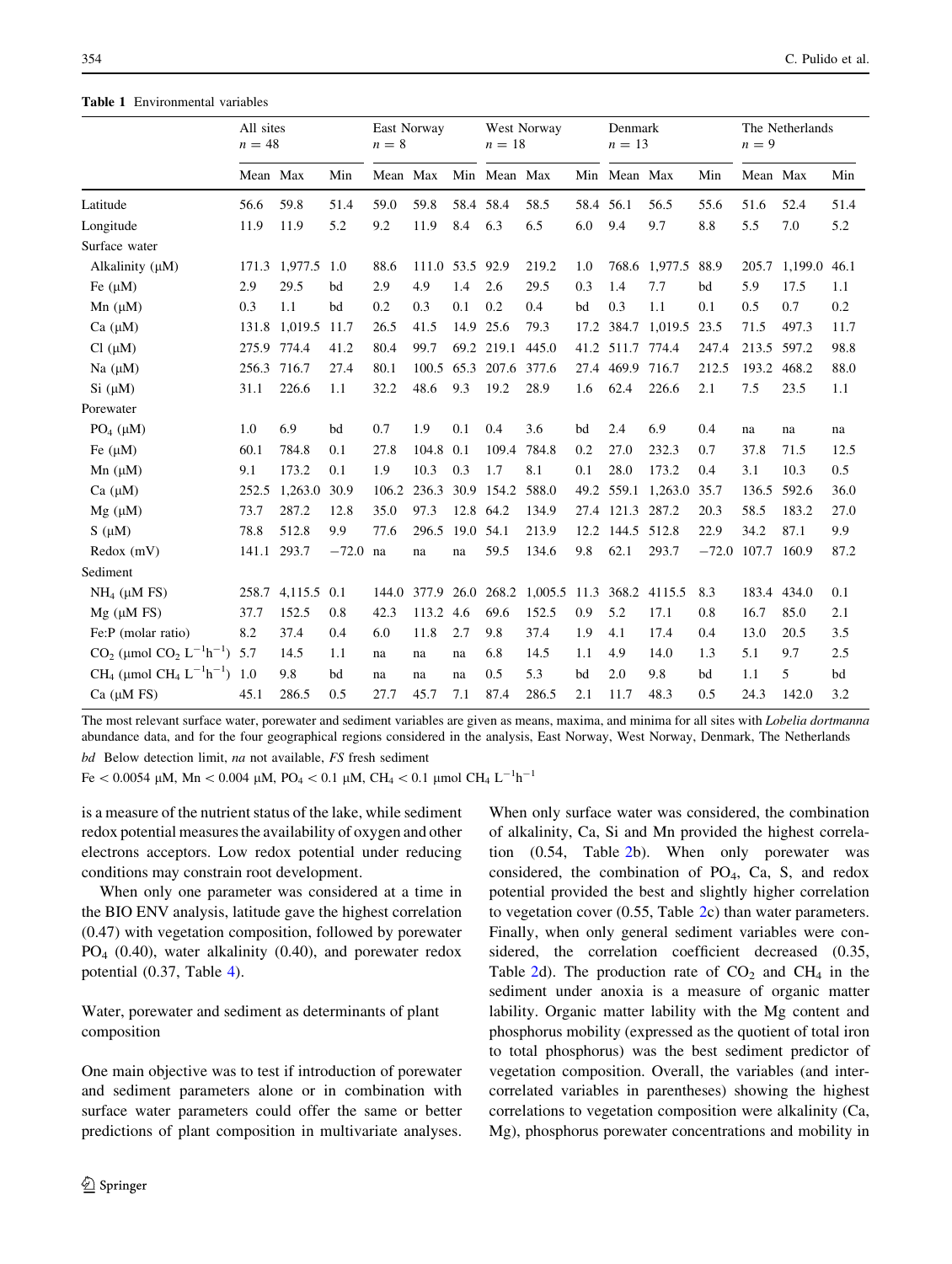<span id="page-4-0"></span>Table 2 The best combination of four environmental variables in BIO ENV analysis is correlated to vegetation composition or Lobelia dortmanna abundance

Table 3 Spearman's correlations coefficient among latitude, surface water alkalinity, porewater PO<sub>4</sub> and redox potential and the most relevant surface water, porewater and sediment variables

| Type of analysis; sites and env. $n$           | Correlation coefficient |                                                 |                                                             | Latitude   | Alkalinity-sw | $PO4-pw$   | Redox-pw   |  |  |  |
|------------------------------------------------|-------------------------|-------------------------------------------------|-------------------------------------------------------------|------------|---------------|------------|------------|--|--|--|
| variables                                      |                         | Env. variables                                  | Latitude                                                    |            | $-0.41**$     | $-0.38*$   | $-0.14$ ns |  |  |  |
| Vegetation composition                         |                         |                                                 | Longitude                                                   | $-0.18$ ns | $0.56***$     | $0.56***$  | $-0.33*$   |  |  |  |
| a) All sites, all env. variables $41$ 0.662    |                         |                                                 |                                                             |            |               |            |            |  |  |  |
|                                                |                         | Latitude, alkalinity-sw, $PO4$ -pw,             | Alkalinity                                                  | $-0.41**$  |               | $0.43**$   | $-0.20$ ns |  |  |  |
|                                                |                         | redox-pw                                        | Fe                                                          | $0.38*$    | $-0.42**$     | $-0.14$ ns | $0.24$ ns  |  |  |  |
| b) All sites, only surface<br>water            |                         | 41 0.541                                        | Mn                                                          | $-0.01$ ns | $-0.2$ ns     | $0.13$ ns  | $-0.06$ ns |  |  |  |
|                                                |                         | Alkalinity-sw, Ca-sw,<br>Si-sw, Mn-sw           | Ca                                                          | $-0.48***$ | $0.76***$     | $0.45**$   | $-0.28$ ns |  |  |  |
| c) All sites, only porewater                   |                         | 41 0.554                                        | Cl                                                          | $-0.61***$ | $0.61***$     | $0.18$ ns  | $-0.03$ ns |  |  |  |
|                                                |                         | PO <sub>4</sub> -pw, Ca-pw, S-pw,               | Na                                                          | $-0.61***$ | $0.61***$     | $0.19$ ns  | $-0.04$ ns |  |  |  |
|                                                |                         | redox-pw                                        | Si                                                          | $0.28$ ns  | $0.13$ ns     | $0.05$ ns  | $-0.15$ ns |  |  |  |
| d) All sites, only sediment                    |                         | 41 0.348                                        | Porewater                                                   |            |               |            |            |  |  |  |
|                                                |                         | $CO_2$ -sed, CH <sub>4</sub> -sed, Mg-sed,      | PO <sub>4</sub>                                             | $-0.38*$   | $0.43**$      |            | $-0.37*$   |  |  |  |
|                                                |                         | Fe:P-sed                                        | Fe                                                          | $0.00$ ns  | $-0.01$ ns    | $0.01$ ns  | $0.02$ ns  |  |  |  |
| e) East Norwegian sites, all<br>env. variables |                         | 8 0.603                                         | Mn                                                          | $-0.52***$ | $0.47*$       | $0.36*$    | $0.01$ ns  |  |  |  |
|                                                |                         | Longitude, Cl-sw, Ca-sed,                       | Ca                                                          | $-0.49***$ | $0.39*$       | $0.34*$    | $-0.28$ ns |  |  |  |
|                                                |                         | $Mn$ -pw                                        | Mg                                                          | $-0.42**$  | $0.45*$       | $0.23$ ns  | $-0.14$ ns |  |  |  |
| f) West Norwegian sites, all<br>env. variables |                         | 18 0.608                                        | S                                                           | $-0.14$ ns | $0.28$ ns     | $0.29$ ns  | $-0.07$ ns |  |  |  |
|                                                |                         | Fe-sw, Fe-pw                                    | Redox                                                       | $0.14$ ns  | $-0.2$ ns     | $-0.37*$   |            |  |  |  |
| g) Danish sites, all env.<br>variables         |                         | 13 0.540                                        | Sediment                                                    |            |               |            |            |  |  |  |
| Lobelia dortmanna abundance                    |                         | Alkalinity-sw, PO <sub>4</sub> -pw,<br>redox-pw | NH <sub>4</sub>                                             | $0.38*$    | $-0.07$ ns    | $-0.15$ ns | $0.03$ ns  |  |  |  |
|                                                |                         |                                                 | Mg                                                          | $0.43**$   | $-0.41**$     | $-0.23$ ns | $-0.04$ ns |  |  |  |
| h) All sites, all env. variables 48 0.559      |                         |                                                 | Fe:P                                                        | $0.14$ ns  | $-0.42**$     | $-0.55***$ | $0.14$ ns  |  |  |  |
|                                                |                         | Latitude, $PO_4$ -pw                            | CO <sub>2</sub>                                             | $0.18$ ns  | $-0.28$ ns    | $-0.20$ ns | $0.05$ ns  |  |  |  |
| i) East Norwegian sites, all<br>env. variables |                         | 8 0.518                                         | CH <sub>4</sub>                                             | $-0.09$ ns | $0.24$ ns     | $0.16$ ns  | $-0.08$ ns |  |  |  |
|                                                |                         | Na-sw, $NH_4$ -sed, Mg-pw,                      | Ca                                                          | $0.39*$    | $-0.37*$      | $-0.14$ ns | $-0.20$ ns |  |  |  |
|                                                |                         | Mn-pw                                           | Bold values are statistically significant                   |            |               |            |            |  |  |  |
| i) West Norwegian sites, all<br>env. variables |                         | 18 0.319                                        | *** $P < 0.001$ : ** $P < 0.01$ : * $P < 0.05$              |            |               |            |            |  |  |  |
|                                                |                         | Fe-sw, Fe-pw                                    | ns Not significant                                          |            |               |            |            |  |  |  |
| k) Danish sites, all env.                      |                         | 13 0.651                                        |                                                             |            |               |            |            |  |  |  |
| variables                                      |                         | $PO4-pw$                                        | distance between lakes at both regional, inter-regional and |            |               |            |            |  |  |  |

Correlation coefficients are shown in bold

n Number of sites used in the analysis, env. variables environmental variables, sw surface water, pw porewater, sed sediment,  $CO_2$ -sed and  $CH_4$ -sed production of  $CO_2$  and  $CH_4$ , respectively, by sediment mineralisation,  $NO_3$ -sed and  $NH_4$ -sed plant available  $NO_3$  and  $NH_4$ respectively

sediments (Fe:P quotient), and sediment reduction status and decomposition rate (redox potential,  $CO<sub>2</sub>$  and  $CH<sub>4</sub>$ production). Consideration of all environmental variables in water, porewater and sediment offered the highest correlation, while surface water or porewater variables alone had almost the same correlation (Table 2a–d).

Distance between lakes and vegetation similarity

Bray–Curtis similarity of vegetation composition between all pairs of lakes was significantly negatively correlated to

| Latitude                                  |            | $-0.41**$                                      | $-0.38*$   | $-0.14$ ns |  |  |  |
|-------------------------------------------|------------|------------------------------------------------|------------|------------|--|--|--|
| Longitude                                 | $-0.18$ ns | $0.56***$                                      | $0.56***$  | $-0.33*$   |  |  |  |
| Surface water                             |            |                                                |            |            |  |  |  |
| Alkalinity                                | $-0.41**$  |                                                | $0.43**$   | $-0.20$ ns |  |  |  |
| Fe                                        | $0.38*$    | $-0.42**$                                      | $-0.14$ ns | $0.24$ ns  |  |  |  |
| Mn                                        | $-0.01$ ns | $-0.2$ ns                                      | $0.13$ ns  | $-0.06$ ns |  |  |  |
| Ca                                        | $-0.48***$ | $0.76***$                                      | $0.45**$   | $-0.28$ ns |  |  |  |
| C1                                        | $-0.61***$ | $0.61***$                                      | $0.18$ ns  | $-0.03$ ns |  |  |  |
| Na                                        | $-0.61***$ | $0.61***$                                      | $0.19$ ns  | $-0.04$ ns |  |  |  |
| Si                                        | $0.28$ ns  | $0.13$ ns                                      | $0.05$ ns  | $-0.15$ ns |  |  |  |
| Porewater                                 |            |                                                |            |            |  |  |  |
| PO <sub>4</sub>                           | $-0.38*$   | $0.43**$                                       |            | $-0.37*$   |  |  |  |
| Fe                                        | $0.00$ ns  | $-0.01$ ns                                     | $0.01$ ns  | $0.02$ ns  |  |  |  |
| Mn                                        | $-0.52***$ | $0.47*$                                        | $0.36*$    | $0.01$ ns  |  |  |  |
| Ca                                        | $-0.49***$ | $0.39*$                                        | $0.34*$    | $-0.28$ ns |  |  |  |
| Mg                                        | $-0.42**$  | $0.45*$                                        | $0.23$ ns  | $-0.14$ ns |  |  |  |
| S                                         | $-0.14$ ns | $0.28$ ns                                      | $0.29$ ns  | $-0.07$ ns |  |  |  |
| Redox                                     | $0.14$ ns  | $-0.2$ ns                                      | $-0.37*$   |            |  |  |  |
| Sediment                                  |            |                                                |            |            |  |  |  |
| NH <sub>4</sub>                           | $0.38*$    | $-0.07$ ns                                     | $-0.15$ ns | $0.03$ ns  |  |  |  |
| Mg                                        | $0.43**$   | $-0.41**$                                      | $-0.23$ ns | $-0.04$ ns |  |  |  |
| Fe:P                                      | $0.14$ ns  | $-0.42**$                                      | $-0.55***$ | $0.14$ ns  |  |  |  |
| CO <sub>2</sub>                           | $0.18$ ns  | $-0.28$ ns                                     | $-0.20$ ns | $0.05$ ns  |  |  |  |
| CH <sub>4</sub>                           | $-0.09$ ns | $0.24$ ns                                      | $0.16$ ns  | $-0.08$ ns |  |  |  |
| Ca                                        | $0.39*$    | $-0.37*$                                       | $-0.14$ ns | $-0.20$ ns |  |  |  |
| Bold values are statistically significant |            |                                                |            |            |  |  |  |
|                                           |            | *** $P < 0.001$ ; ** $P < 0.01$ ; * $P < 0.05$ |            |            |  |  |  |
| ns Not significant                        |            |                                                |            |            |  |  |  |
|                                           |            |                                                |            |            |  |  |  |
|                                           |            |                                                |            |            |  |  |  |

oth regional, inter-regional and inter-national scales (Fig. [1\)](#page-5-0). Similarity between lakes varied greatly from very low to the highest values at regional scales, while the variation of similarity gradually declined at inter-regional and inter-national scales because the highest similarities vanished. At the regional scale, the similarity in vegetation composition varied more between pairs of Danish lakes than lakes in East Norway in accordance with greater environmental variability (e.g. alkalinity,  $PO<sub>4</sub>$ ) in the Danish lakes (Table [1](#page-3-0)). The four geographical regions differed significantly (ANOSIM;  $P < 0.001$ ).

Environmental determinants of vegetation composition at regional scales

The variation in vegetation composition should be sensitive to the environmental gradients realized within regions. Thus, when only East Norway was considered, the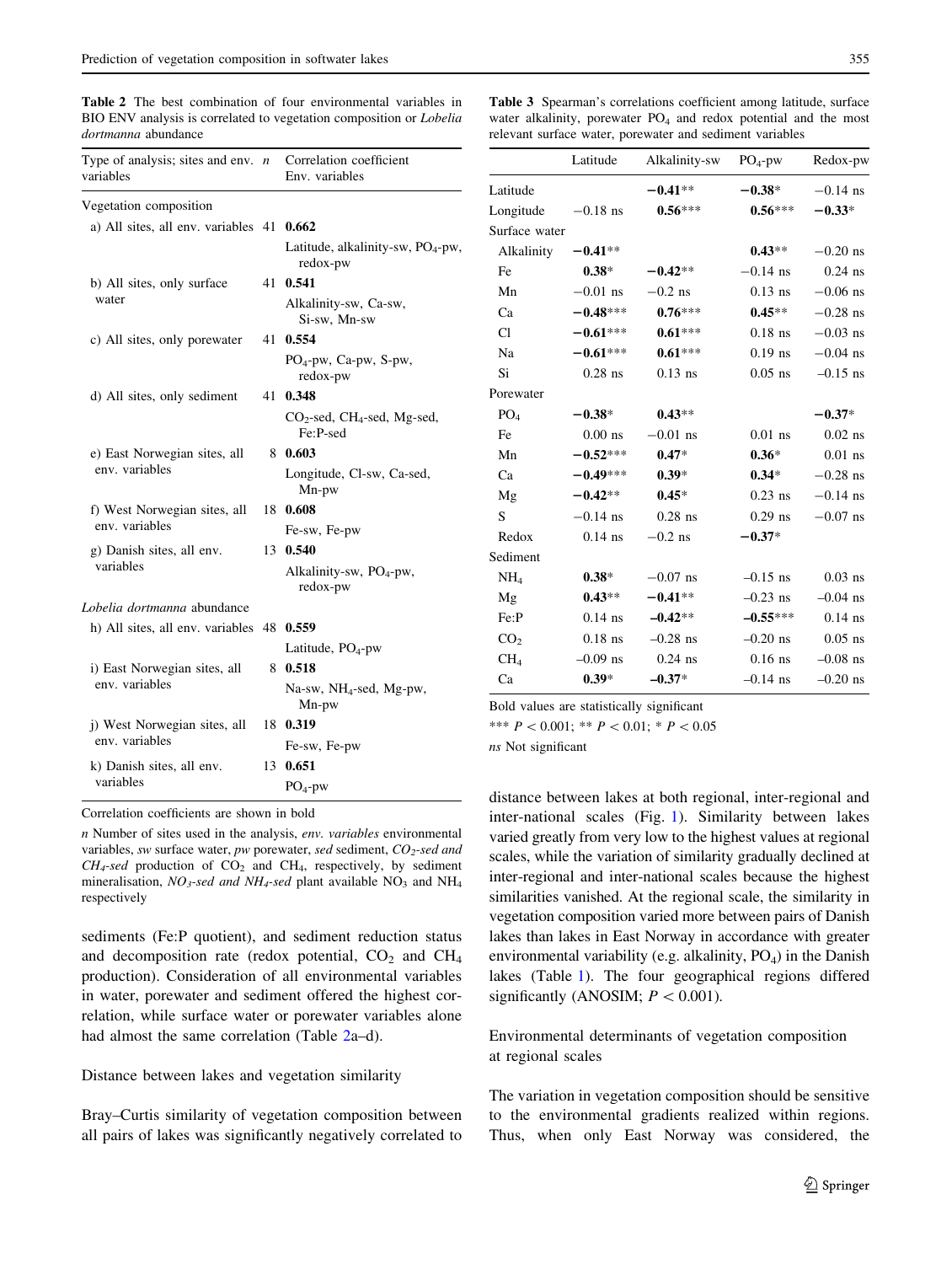Table 4 BIO ENV correlation coefficients for the selected environmental variables

| Environmental variable                        | BIO ENV correlation coefficient |
|-----------------------------------------------|---------------------------------|
| Vegetation composition ( $n = 41$ )           |                                 |
| Latitude                                      | 0.467                           |
| Alkalinity                                    | 0.401                           |
| $PO_4$ -pw                                    | 0.402                           |
| Redox-pw                                      | 0.370                           |
| <i>Lobelia dortmanna</i> abundance $(n = 48)$ |                                 |
| Latitude                                      | 0.516                           |
| Alkalinity                                    | 0.128                           |
| $PO_4$ -pw                                    | 0.207                           |
| Redox-pw                                      | 0.194                           |
|                                               |                                 |

BIO ENV correlation coefficients are shown for selected environmental variables in relation to vegetation composition and Lobelia

combination of longitude, Cl in surface waters, Ca in sediments and Mn in porewater showed the highest correlations to vegetation composition (Table [2e](#page-4-0)). In West Norway, Fe in surface water and porewater showed the highest correlations (Table [2](#page-4-0)f). In Denmark, the combination of surface water alkalinity and porewater  $PO<sub>4</sub>$  and redox potential offered the highest correlation to vegetation composition (Table [2](#page-4-0)g) in accordance with the pattern for the entire international dataset (Table [2a](#page-4-0)), and the fact that environmental variability was also strongest among Danish lakes (Table [1](#page-3-0)). Only two sites in The Netherlands contained the necessary information, they were too few to perform the necessary analysis.

Environmental variables in relation to presence and abundance of L. dortmanna

With all sites included, the combination of latitude and porewater PO4 gave the highest correlation to abundance of the key isoetid species, L. dortmanna (Table [2h](#page-4-0)). At the regional scale in Norway, unexpected combinations of environmental variables showed the highest correlations (i.e., Na in surface water and Mg in porewater and sediment NH4 in East Norway; Fe in surface water and porewater in West Norway; Table [2](#page-4-0)i, j). For Danish sites, porewater  $PO_4$  showed the highest correlation to L. dor-tmanna abundance (Table [2k](#page-4-0)).

When only one parameter was considered at a time in the BIO ENV analysis, latitude returned the highest correlation  $(0.52)$  with L. dortmanna abundance, followed by porewater  $PO_4$  (0.21), water alkalinity (0.13), and porewater redox potential (0.20, Table 4).

To establish the positive or negative influence of significant predictor variables that appeared in the BIO ENV analysis, we examined their individual relationship to the

<span id="page-5-0"></span>

Fig. 1 Bray–Curtis similarity versus distance among sites. Closed circles—within a region  $(r = -0.41***)$ , open circles—within Norway ( $r = -0.25$  \*\*), closed square—Norway–Denmark or Denmark–The Netherlands ( $r = -0.17$  \*\*), open triangle—Norway–The Netherlands ( $r = -0.67$  \*\*\*). *r* Spearman's correlation. \*\* $P \lt 0.01$ ;  $***P<0.001$ 

presence and abundance of L. dortmanna (Fig. [2](#page-7-0)). Significant negative correlations were observed for surface water alkalinity and porewater  $PO<sub>4</sub>$ , and significant positive correlations for higher latitude and sediment redox potential.

# Discussion

Latitude, environmental variables and vegetation composition

Latitude was the single variable that correlated most strongly to species composition of submerged communities and abundance of the key isoetid, L. dortmanna. Although the importance of lake location for species richness is widely recognized (Duarte and Kalff [1987](#page-8-0); Crow [1993](#page-8-0); Gacia et al. [1994](#page-8-0)), only two studies (Rørslett [1991](#page-9-0); Gacia et al. [1994\)](#page-8-0) have verified the importance of lake location for the presence and abundance of isoetids in softwater lakes. Gacia et al. [\(1994](#page-8-0)) studied the influence of altitude in The Pyrenees, while Rørslett ([1991\)](#page-9-0) evaluated the influence of both altitude and latitude in Scandinavia. In both studies, as well as in the present study (Table [2\)](#page-4-0), relative abundance of isoetids increased with higher altitude or latitude within temperate regions accompanied by falling temperature, shorter growth season, lower alkalinity and lower nutrient status of lakes. Still, we found latitude to be the strongest single determinant of vegetation composition and abundance of L. dortmanna,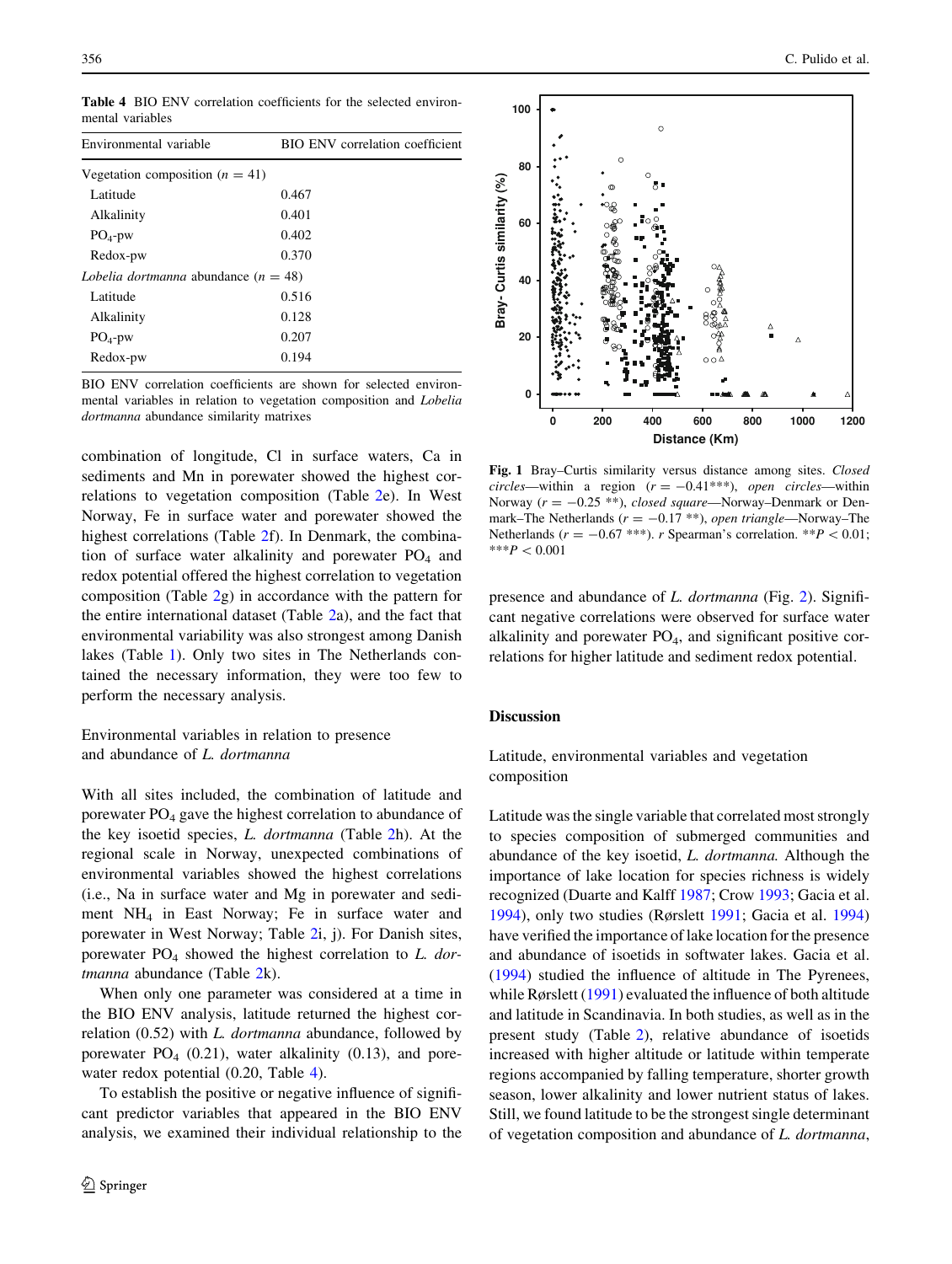though combining latitude with alkalinity of surface water and  $PO<sub>4</sub>$  and redox potential of porewater produced the strongest overall prediction.

Even within regions, lake location was the strongest determinant of vegetation composition (i.e. longitude within East Norway; Table [2](#page-4-0)e). The presence and abundance of *L. dortmanna* was significantly higher in the two Norwegian regions than in Denmark and The Netherlands compared with other isoetid species typical of oligotrophic softwater lakes (Table 1S). The studied lake sites in The Netherlands did not differ significantly in alkalinity from the Norwegian sites (Mann–Whitney-U test) and location appeared to have a significant independent contribution to distribution and abundance of isoetids (Tables [1,](#page-3-0) [2\)](#page-4-0). Also, the presence and abundance of L. uniflora was significantly higher in The Netherlands, Denmark and West Norway than in East Norway compared with L. dortmanna, probably reflecting the more Atlantic distribution of L. uniflora in contrast to the more boreal distribution of L. dortmanna (Table 1S, Hylander [1955](#page-8-0)). In The Netherlands, L. dortmanna is close to its southern continuous distribution limit (Arts and den Hartog [1990\)](#page-8-0) and populations here are more susceptible to extinction than Norwegian populations. If global warming progresses, this difference will be accentuated as L. dortmanna may fall outside its distribution range in The Netherlands while West and East Norway may fall in the centre of the future distribution. The number of Lobelia lakes in The Netherlands is already so low that the likelihood of recovery after disappearance of yet another L. dortmanna population is very low, whereas the recruitment potential is high in Norway where L. dortmanna is widespread. The higher human impact in Dutch lakes should further restrain recovery here.

Several previous studies have demonstrated the main role of water alkalinity and trophic state as predictors of species distribution in lakes (Srivastava et al. [1995](#page-9-0); Vestergaard and Sand-Jensen [2000a;](#page-9-0) Pedersen et al. [2006](#page-9-0)). Species richness increases significantly with alkalinity because more tall-growing species capable of using  $HCO<sub>3</sub>$ for photosynthesis exist in the species-rich group of tall elodeid growth form (Vestergaard and Sand-Jensen [2000b](#page-9-0)). In contrast, isoetids tend to decline with rising alkalinity, not because alkalinity per se is harmful to isoetids (Seddon [1965\)](#page-9-0) but because tall elodeids thrive better at higher  $HCO<sub>3</sub>$  concentrations and tend to overgrow isoetids. Submerged plant species richness in general and isoetid species richness in particular are negatively related to phosphate concentrations in surface waters (Vestergaard and Sand-Jensen [2000a](#page-9-0); Smolders et al. [2002](#page-9-0); Pedersen et al. [2006](#page-9-0)). Alkalisation and eutrophication that facilitate the faster grow of competitors (e.g., phytoplankton, filamentous algae, tall elodeids and helophytes) can cause the disappearance of L. dortmanna and other isoetids (Arts [2002](#page-8-0)).

The isoetid, *L. dortmanna*, is particularly successful in nutrient-poor softwater lakes since it is highly efficient in using sediment-derived  $CO<sub>2</sub>$  and attaining sufficient  $PO<sub>4</sub>$ because of slow growth, low nutrient requirements in the tissue and cooperation with mycorrhiza fungi in the sediments for nutrient retrieval (Wigand et al. [1998](#page-9-0)). Alkalinisation of lake waters and enrichment of sediments with phosphorus and organic carbon can specifically reduce growth and survival of L. dortmanna by stimulating mineralisation rates, nutrient supply to competitors and reducing redox potentials and oxygen availability in sediments. This is particularly critical for L. dortmanna because of the extraordinarily high dependence of sediment properties and negligible oxygen uptake across leaf surfaces that increases the risk of tissue anoxia if sediments become deprived of oxygen during night respiration (Møller and Sand-Jensen [2010\)](#page-8-0).

## Lake distance and vegetation composition

Considering the importance of lake location (i.e. latitude and longitude) for vegetation composition, we should anticipate a significant decline of the similarity of vegetation composition with increasing distance between pairs of lakes. Indeed, we observed this decline with distance between lakes within regions, between regions and across the entire 1,200-km latitudinal range (Fig. [1](#page-5-0)). The similarity between pairs of lakes varied extensively at all spatial levels and it was primarily high similarities that declined with increasing distance between lakes, while low similarities appeared at all spatial scales. Some interregional and international spatial scales were sufficiently large to produce substantial changes in the presence and abundance of both common (i.e. L. uniflora and L. dortmanna) and rare isoetids (i.e. Elatine hexandra, Table 1S). Both the high variability and low similarity at all spatial scales are probably a result of our methodological approach because we determined vegetation composition in  $2 m<sup>2</sup>$ large littoral sites. Such sites will usually not include all submerged species within a lake and appreciable dissimilarity can occur among sites if the lake is large and the littoral zone highly heterogeneous. Our approach does have the major advantage, however, that sample size is constant, shallow littoral sites are truly comparable among lakes in terms of water depth and bathymetry, which would have a strong influence if the presence and relative abundance of submerged species had been integrated for an entire lake.

# Surface water, porewater, sediment and plant communities

Surface water, porewater or sediment variables alone offered significant correlations to vegetation composition,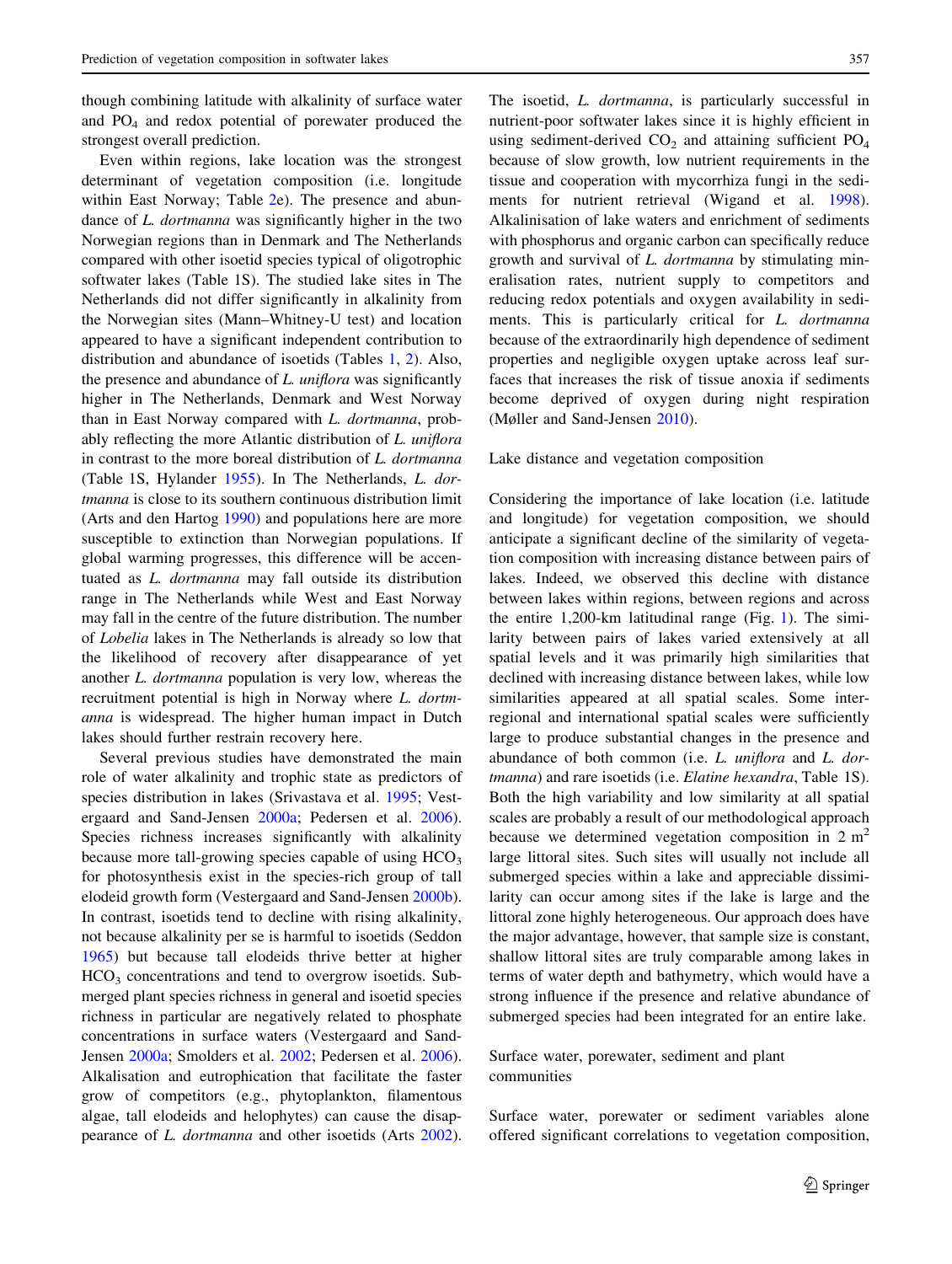<span id="page-7-0"></span>Fig. 2 Lobelia dortmanna versus environmental variables in sites with vegetation composition data. Lobelia dortmanna abundance (left hand; shown by scatter plots) and presence-absence (right hand; shown by box and whiskers indicating medians, 25 and 75% percentiles and range) versus latitude (a, b), surface water alkalinity (c, d), porewater  $PO_4$  (e, f) and porewater redox potential (g, h;  $n = 4$ ). Spearman's correlation was used to correlate L. dortmanna abundance and Mann–Whitney U test was used to test differences for presenceabsence:  $*P < 0.05$ ;  $**P < 0.01; **P < 0.001$ 



**Pore water redox potential (mV)**



although all variables together improved the interpretation by combining predictor variables from both surface water (e.g. alkalinity), sediment porewater (e.g.  $PO<sub>4</sub>$ , redox

potential) and general sediment properties (e.g. organic matter lability, Table [2](#page-4-0)). Thus, the more complex analysis can offer better predictions of community structure in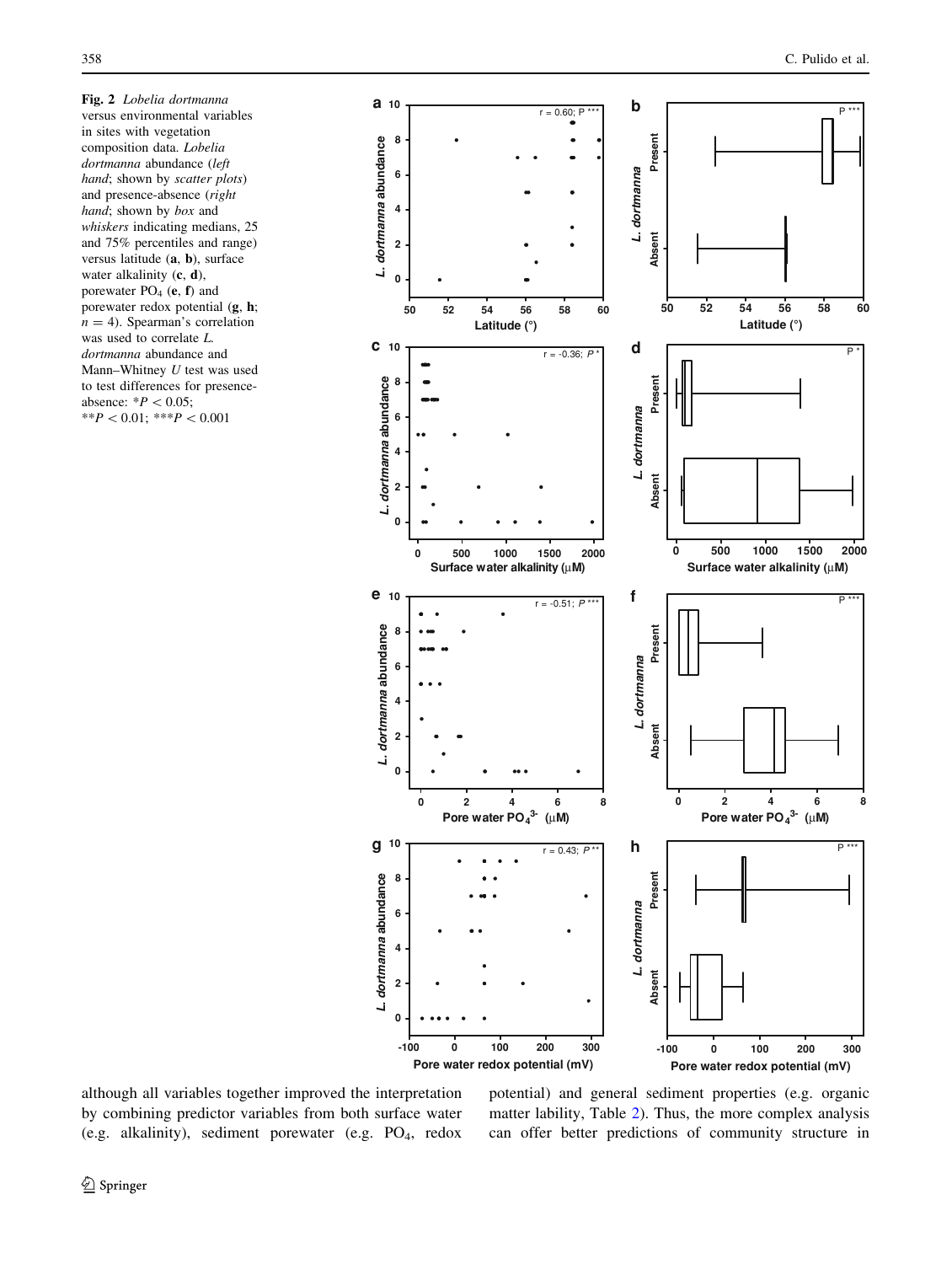<span id="page-8-0"></span>lakes, particularly in regions where terrestrial soils and lake water chemistry are relatively homogeneous (Gacia et al. 2009). In the softwater lakes of the Pyrenean mountains, isoetid communities (mainly Isoetes lacustris and I. echinospora) were associated with higher redox potential and lower  $PO_4$  in the sediments, like in other study (Fig. [2\)](#page-7-0), and in addition with higher  $NO<sub>3</sub>$  relative to  $NH<sub>4</sub>$  because of stimulation of nitrification by oxygen release from roots.

In our study, some unexpected correlations appeared at regional scales (e.g. lake water Na and Cl and sediment NH4 in East Norway; Fe in lake water and sediment porewater in West Norway, Table [2](#page-4-0)), and although these correlations are difficult to explain with our present knowledge, they raise new hypotheses on plant distribution that may be worthwhile testing experimentally in the future. Because species distribution is sometimes highly heterogeneous within lake basins, site-specific physicochemical sediment factors and historical vegetation development need to be included to account for the variability in vegetation composition (Pearsall 1929; Pedersen et al. [2006;](#page-9-0) Gacia et al. 1994, 2009).

To conclude, we have confirmed that lake location was accompanied by significant changes in environmental variables between The Netherlands, Denmark and West and East Norway. Lake location was the single most important determination of vegetation composition and it had significant individual contributions independent of the coupling to environmental variables. This influence of location was supported by a significant decline of community similarity with geographical distance between pairs of lakes at regional, inter-regional and international scales. Combining latitude with environmental variables for surface water (e.g. alkalinity), porewater (e.g.  $PO_4$ , redox potential) and sediment (e.g. organic matter lability, Fe:P) significantly improved prediction of vegetation composition. This complex analysis can also account for high sediment variability in the littoral zone of individual lakes and offer better predictions of vegetation composition when lake water chemistry is relatively homogeneous among lakes within regions.

Acknowledgments The authors thank Jeroen Graafland and Jelle Eygensteyn for their technical and practical help. The project was funded by The Danish Council for Independent Research Natural Sciences grant No 645-06-0287 and the Centre for Lake Restoration, a Villum Kann Rasmussen Centre of Excellence.

### References

Arts GHP (2002) Deterioration of atlantic soft water macrophyte communities by acidification, eutrophication and alkalinisation. Aquat Bot 73:373–393

- Arts GHP, den Hartog C (1990) Phytogeographical aspects of the West European soft-water macrophyte flora. Acta Bot Neerlandica 39(4):369–378 (40 ref)
- Arts GHP, Dehaan AJ, Siebum MB, Verheggen GM (1989) Extent and historical development of the decline of Dutch soft waters. Proc K Ned Akad Wet C 92:281–295
- Barko JW, Smart RM (1983) Effects of organic-matter additions to sediment on the growth of aquatic plants. J Ecol 71:161–175
- Bray JR, Curtis JT (1957) An ordination of the upland forest communities of southern Wisconsin. Ecol Monogr 27:326–349
- Christiansen R, Friis NJS, Søndergaard M (1985) Leaf production and nitrogen and phosphorus tissue content of Littorella uniflora (L) Aschers in relation to nitrogen and phosphorus enrichment of the sediment in oligotrophic Lake Hampen, Denmark. Aquat Bot 23:1–11
- Clarke KR (1993) Non-parametric multivariate analyses of changes in community structure. Aust J Ecol 18:117–143
- Clarke KR, Ainsworth M (1993) A method of linking multivariate community structure to environmental variables. Mar Ecol Prog Ser 92:205–219
- Clarke KR, Warwick RM (1994) Change in marine communities: an approach to statistical analysis and interpretation. Natural Environmental Research Council, UK, pp 144 (Note)
- Crow GE (1993) Species diversity in aquatic angiosperms: latitudinal patterns. Aquat Bot 44:229–258
- Duarte CM, Kalff J (1987) Latitudinal influences on the depths of maximum colonization and maximum biomass of submerged angiosperms in lakes. Can J Fish Aquat Sci 44:1759–1764
- Gacia E, Ballesteros E, Camarero L, Delgado O, Palau A, Riera JL, Catalan J (1994) Macrophytes from lakes in the Eastern Pyrenees Community composition and ordination in relation to environmental-factors. Freshw Biol 32:73–81
- Gacia E, Chappuis E, Lumbreras A, Riera JL, Ballesteros E (2009) Functional diversity of macrophyte communities within and between Pyrenean lakes. J Limnol 68:25–36
- Grime JP (1977) Evidence for the existence of three primary strategies in plants and its relevance to ecological and evolutionary theory. Am Nat 111:1169
- Hutchinson GE (1975) A treatise on limnology: limnological botany. John Wiley and Sons, New York, 660 pp
- Hylander N (1955) Vascular plants. List of the plants of NW Europe. The Botanical Society of Lund, Lund, pp 6–137
- McElarney YR, Rasmussen P, Foy RH, Anderson NJ (2010) Response of aquatic macrophytes in Northern Irish softwater lakes to forestry management; eutrophication and dissolved organic carbon. Aquat Bot 93:227–236
- Møller CL, Sand-Jensen K (2010) High sensitivity of Lobelia dortmanna to sediment oxygen depletion following organic enrichment. New Phytol. doi[:10.1111/j.1469-8137.2010.03584.x](http://dx.doi.org/10.1111/j.1469-8137.2010.03584.x)
- Moss B, Stephen D, Alvarez C, Becares E et al (2003) The determination of ecological status in shallow lakes—a tested system (ECOFRAME) for implementation of the European Water Framework Directive. Aquat Conserv-Mar and Freshw Ecosyst 13:507–549
- Murphy KJ (2002) Plant communities and plant diversity in softwater lakes of northern Europe. Aquat Bot 73:287–324
- Nielsen SL, Sand-Jensen K (1991) Variation in growth rates of submerged rooted macrophytes. Aquat Bot 39:109–120
- Oliver FG, Tansley AG (1904) Methods of surveying vegetation on a large scale. New Phytol 3:228–237
- Pearsall WH (1929) Dynamic factors affecting aquatic vegetation. 667. International Congress on Plant Science
- Pedersen O, Sand-Jensen K, Revsbech NP (1995) Diel pulses of O<sub>2</sub> and  $CO<sub>2</sub>$  in sandy lake sediments inhabited by *Lobelia dortm*anna. Ecol 76:1536–1545